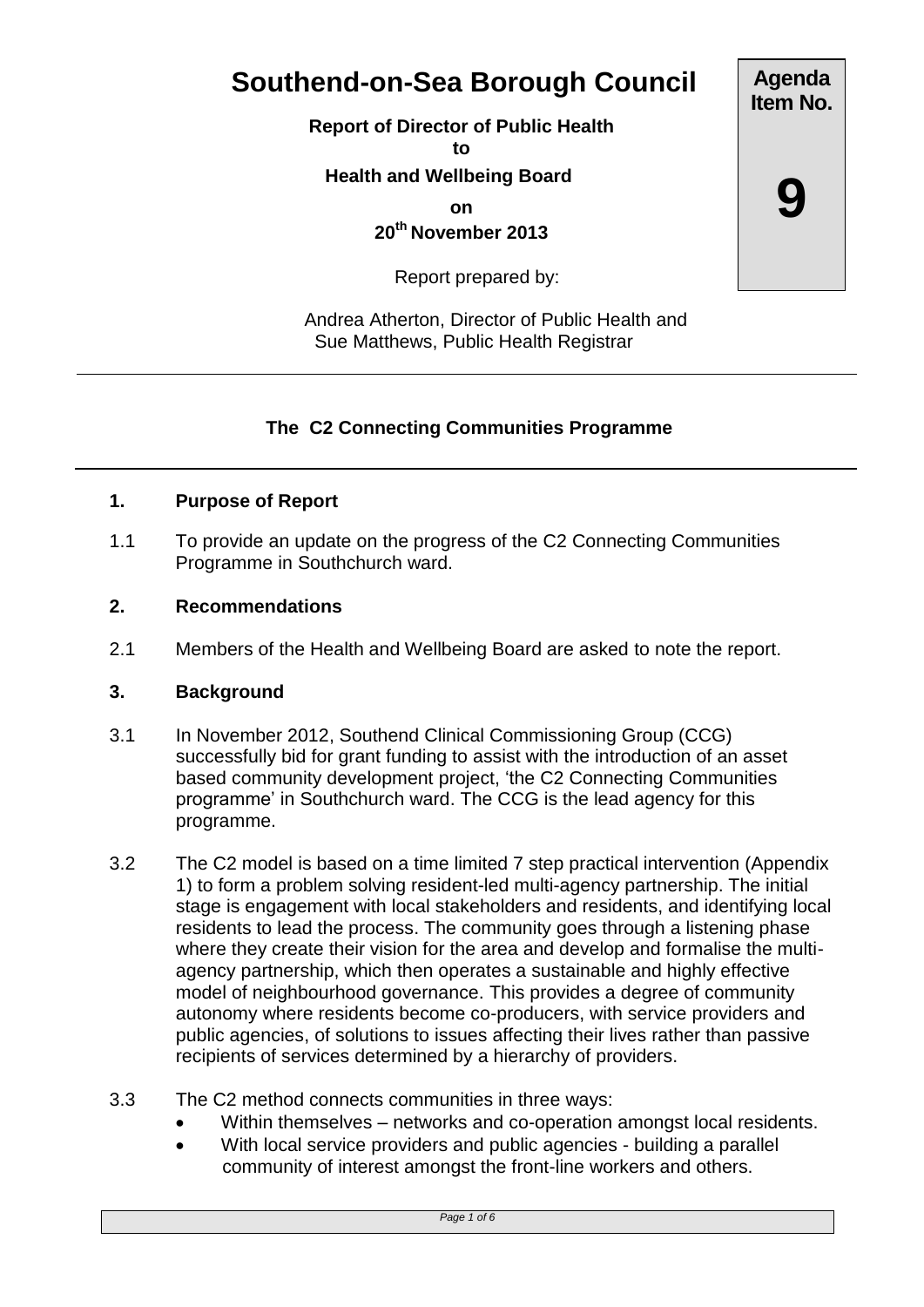- With other communities getting and giving inspiration directly from one place to another.
- 3.4 The C2 Connecting Communities Programme is a two year initiative with support from external specialists based at Exeter University. The CCG has received grant funding to finance the support for the first 7.5 months of intervention and complete steps 1 and 2 of the model. A business case has been prepared and is being taken through the CCG governance processes to provide the additional funding to complete all seven steps of the model.

# **4.0 The C2 Connecting Communities Programme in Southchurch**

- 4.1 The Streets Ahead Co-ordinator for Southchurch ward identified 2 local residents who had expressed an interest in being involved in community development initiatives in the area.
- 4.2 An engagement workshop was held on 14th June where a range of stakeholders and local residents attended to hear about C2 and the theory behind the approach. The C2 team brought along representatives from two of the original C2 community sites, Beacon and Redruth, which underwent transformation in the south west 15 and 10 years ago, to share their experiences of C2.
- 4.3 Following the engagement meeting, a small team of residents and representatives from local service providers and public agencies (including fire, police, housing, Southend CCG and Southend Council) have been working towards commencing step one of the C2 process. This group attended a 3 day residential C2 training course in September 2013, where they visited the Beacon and Redruth sites and started to explore how they could work together locally. This group has since met on a number of occasions and completed a walk around the local area to help service providers and C2 leads to identify assets and strengths within the community and gain some intelligence on local issues affecting residents.
- 4.4 A C2 Strategic Steering Network group was established in early November. This group has a broad membership (Appendix 2) and will:
	- Support the C2 team to join up and build upon resident led work already happening in Southchurch
	- Support and enable service providers to embrace new learning, leading to new ways of working.
	- 'Unblock' barriers, whether perceived or actual, to resident led governance
	- Support the creation of a partnership steering group at the local level in **Southchurch**

A resident representative and public health lead for the C2 programme in Kent, which has been in place for 18 months, attended the first meeting of this group to share their experience to date.

4.5 A C2 connecting event is planned for December 2013. This will include local service providers, public agencies and residents who can support the first few steps of the initiative. The aim of the connecting event is to identify local residents and frontline service providers to support the development of a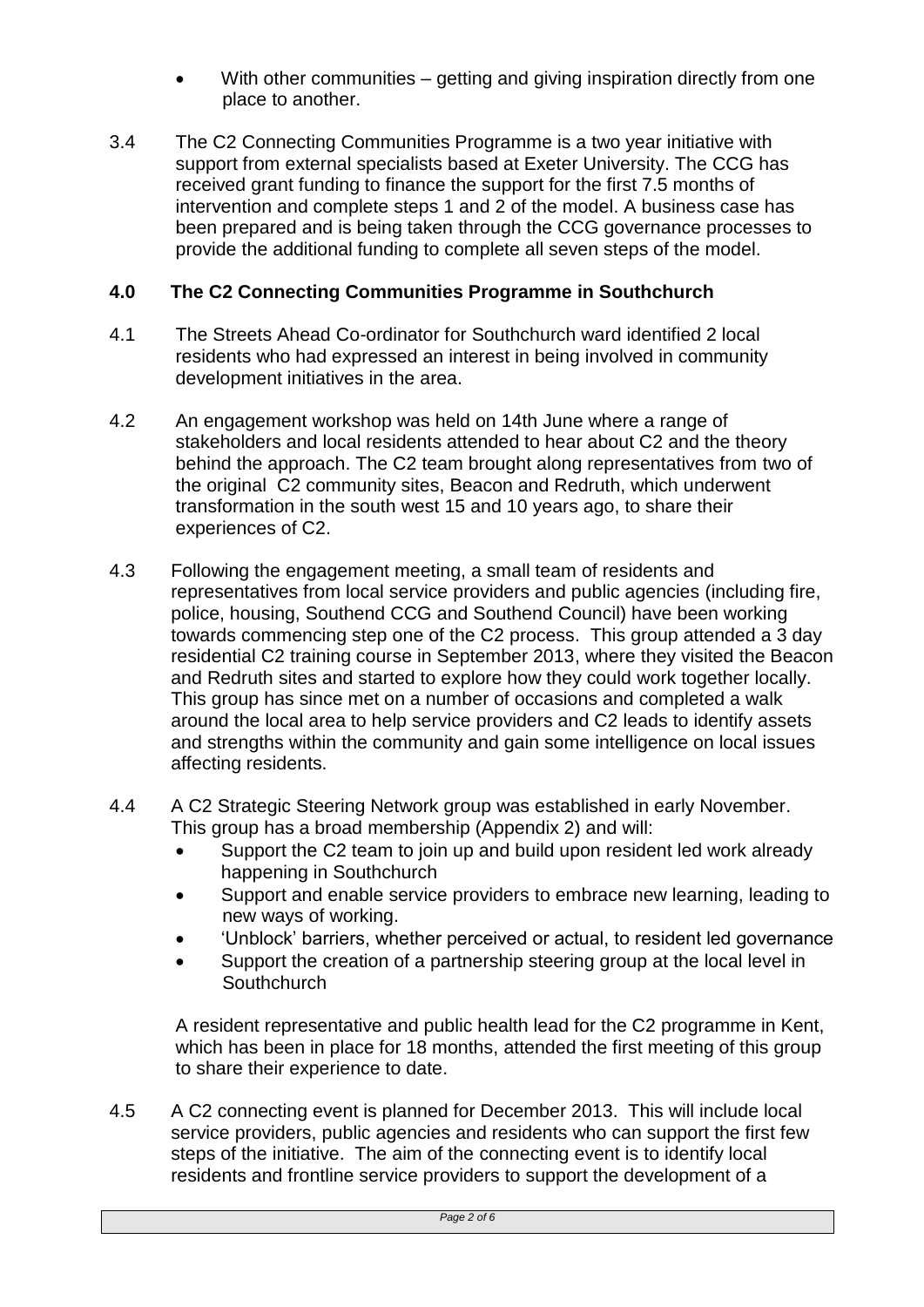Southchurch interim partnership. This partnership will plan step 3 of the initiative, a 'listening event' for local residents, which is currently scheduled for January 2014.

### **5.0 Reasons for Recommendations**

5.1 The C2 Connecting Communities programme provides a mechanism to achieve culture change within a community with the goal of improving their health and wellbeing. The development of this programme will be overseen by experts from the University of Exeter who will provide local support.

### **6.0 Corporate Implications**

6.1 Contribution to Council's Vision & Corporate Priorities

The C2 Connecting Communities programme will contribute to the delivery of the Council's corporate priorities.

6.2 Financial Implications

A business case has been prepared and is being taken through the Southend CCG governance processes to provide the additional funding to complete all seven steps of the model. There is an expectation that there will be QIPP savings for the CCG.

- 6.3 Legal Implications None.
- 6.4 People Implications The purpose of the project is to empower local residents in disadvantaged areas to champion their own agendas and to lead change and self-manage their neighbourhoods.
- 6.5 Property Implications None.
- 6.6 Consultation Local residents and stakeholders will participate in a 'listening event' as part of the project initiation.
- 6.7 Equalities and Diversity Implications A full assessment of the equality and diversity implications will need to be undertaken as the project commences.

## 6.8 Risk Assessment A risk assessment will be undertaken when there is further clarity on the scope of project as defined by the residents.

6.9 Value for Money There is an expectation that working with the chosen community will lead to a reduction in costs in healthcare and wider costs.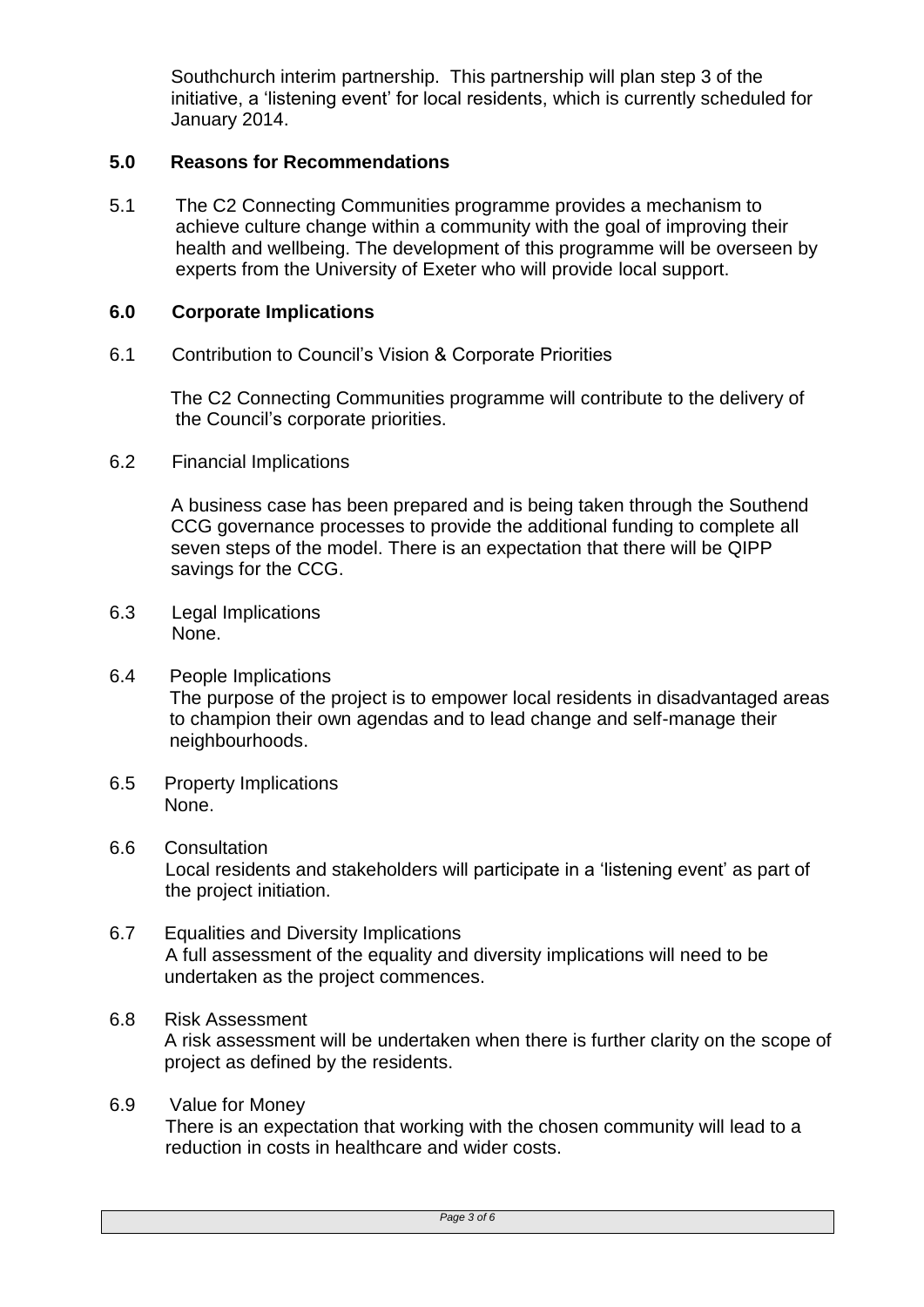### 6.10 Environmental Impact

Improvements to the environment may be identified by residents as part of the programme.

## **7.0 Appendix**

Appendix 1 – Seven Step Model of C2 Connecting Communities

Appendix 2 – Membership of Southchurch C2 Strategic Steering Network Group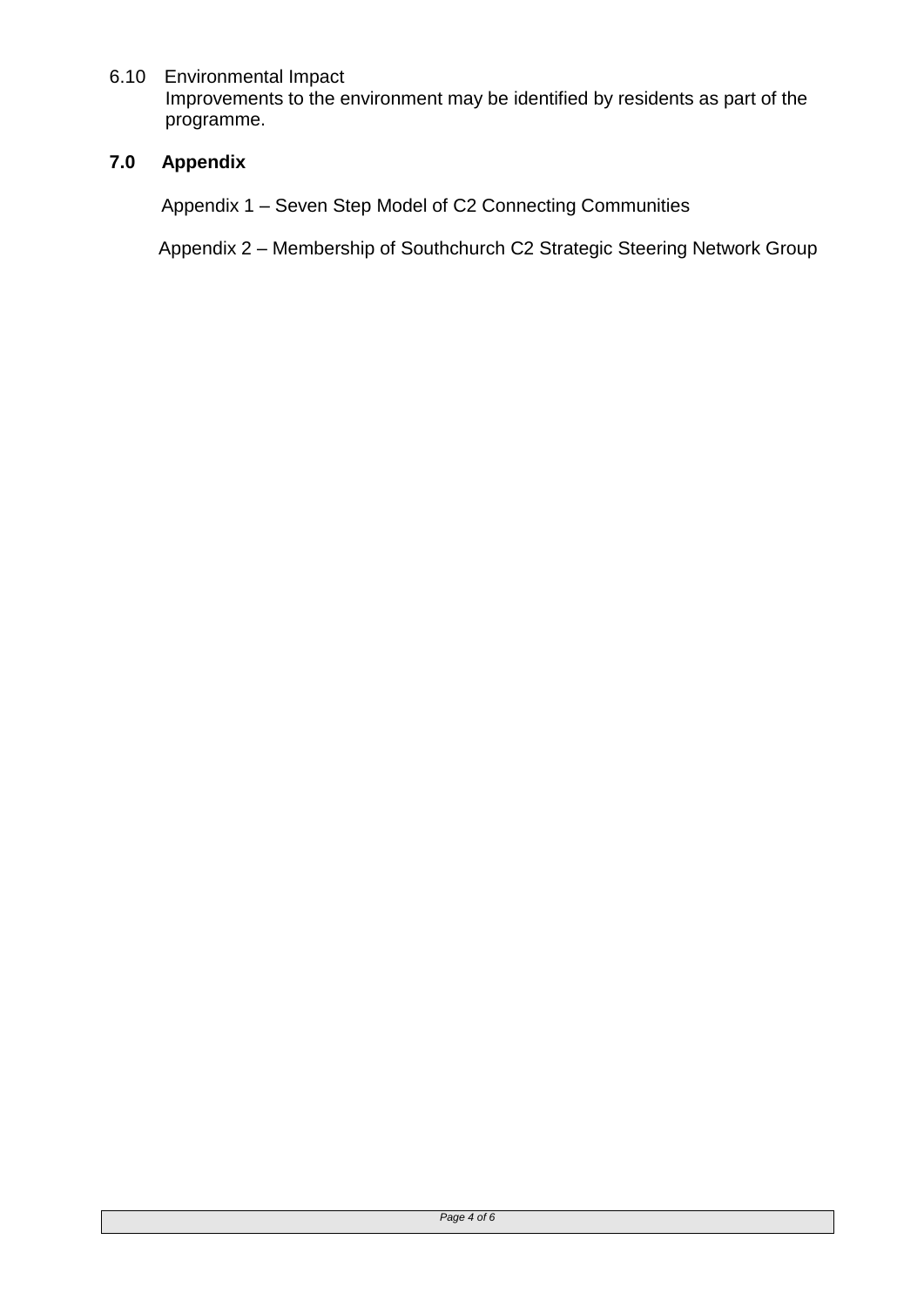# **Appendix 1 Overview of Seven Step Model of Connecting Communities**

#### STEP 1

Identify and nurture key residents. Establish partnership steering group of front line local service providers, key residents and other stakeholders who share common interest in bringing about change and improvement within a targeted neighbourhood to jointly undertake the 7 step process towards a resident-led partnership.

#### STEP 2

Hold workshops to consolidate connections within steering group and embed skills and mindset needed to support residents to lead change and become self-managing. Jointly plan 'listening to community' event to identify and prioritise neighbourhood health and well-being issues.

#### STEP 3

Steering group hosts 'listening event' and produces report on identified issues, fed back to residents within 10 days. Commitment established for resident led, multi-agency partnership to tackle issues. Exchange visits undertaken to meet communities who successfully self-manage

#### STEP 4

Constitute partnership which operates out of easily accessed hub within community setting, opening clear communication channels to wider community e.g. regular newsletter, estate 'walkabouts', links with other community groups and interface with strategic organisations.

#### STEP 5

Monthly partnership meetings, providing continuous positive feedback loop to residents. Celebration of visible 'wins' e.g. successful application to funding streams which support community priorities, and promote positive media coverage, leading to improved community confidence, more volunteering and increasing momentum towards change.

#### STEP 6

Evidence of community strengthening and self organization characterized by setting up of new groups and activities increasing social capital, catering for wide spectrum of age groups and targeting health priorities. Accelerated responses in service delivery from partnership agencies, leading to increased community trust, co-operation and reciprocal uptake

#### STEP 7

Partnership firmly established and on forward trajectory of improvement. Two or three key residents to co-ordinate activities. Measurable outcomes from community action plan and evidence of visible transformational change, e.g. new play spaces, improved residents' gardens, reduction in antisocial behaviour, all leading to measurable health improvement and parallel gains for other public services.